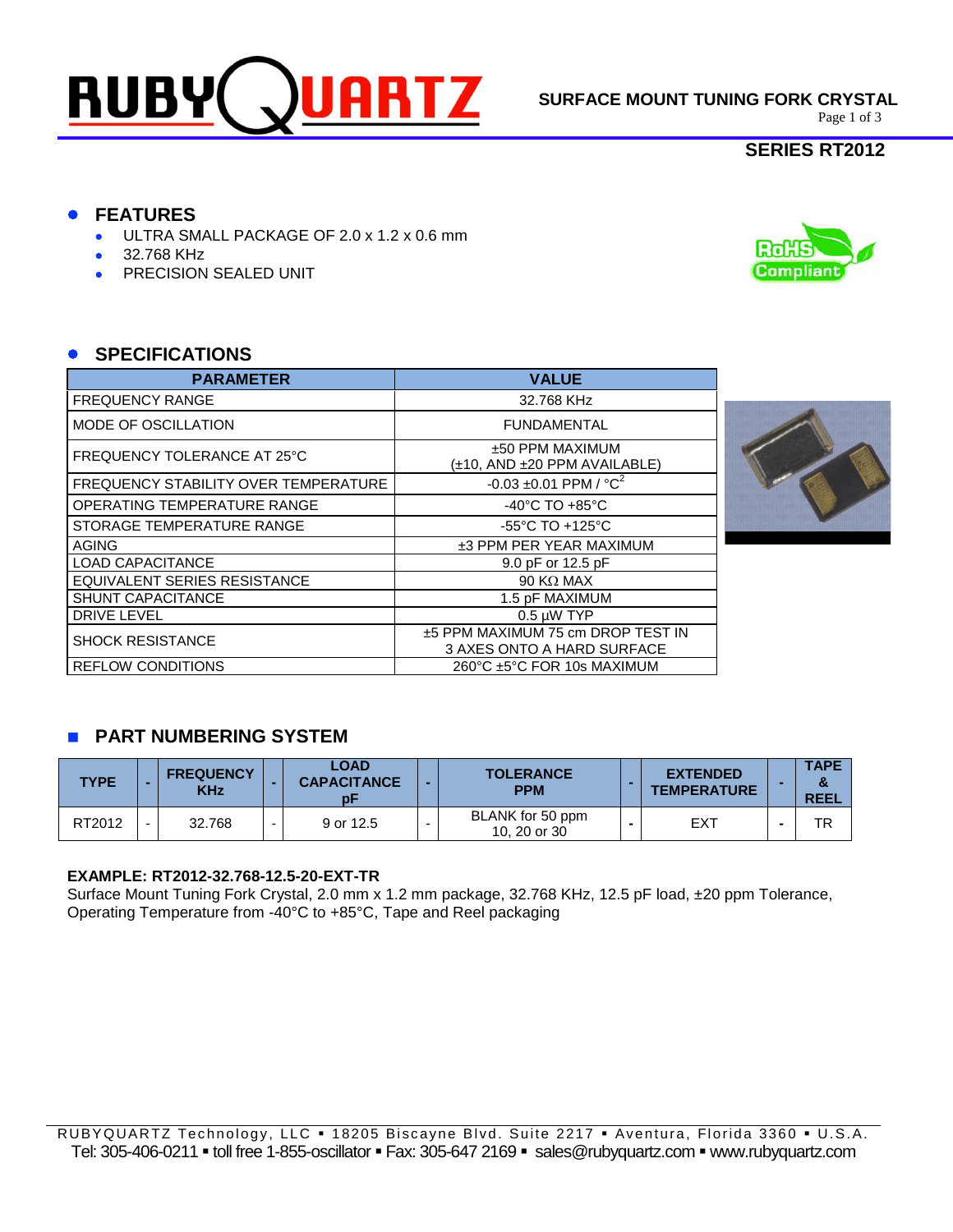

**SURFACE MOUNT TUNING FORK CRYSTAL**<br>Page 2 of 3

# **SERIES RT2012**



RUBYQUARTZ Technology, LLC . 18205 Biscayne Blvd. Suite 2217 . Aventura, Florida 3360 . U.S.A. Tel: 305-406-0211 · toll free 1-855-oscillator · Fax: 305-647 2169 · sales@rubyquartz.com · www.rubyquartz.com